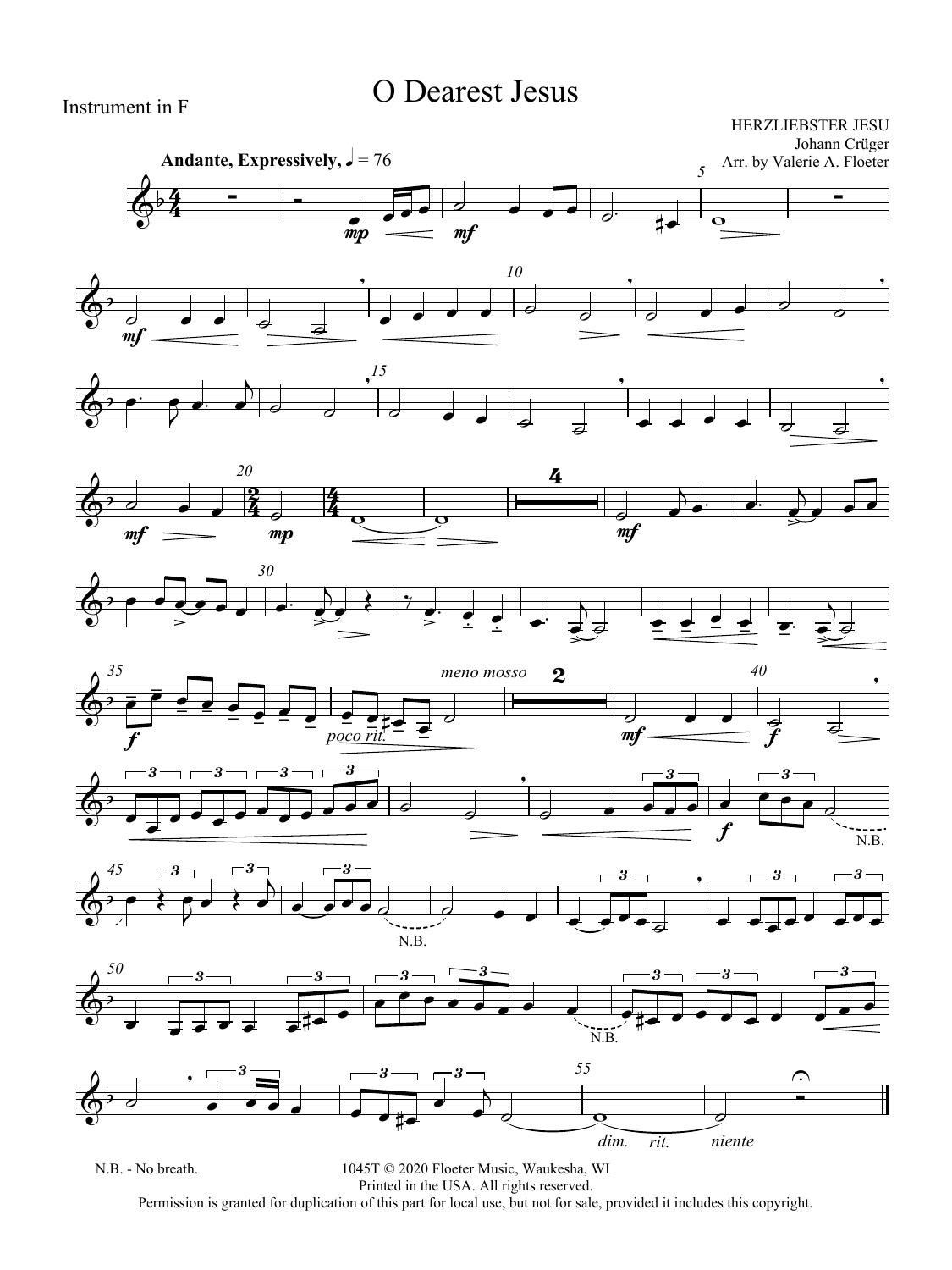## In God, My Faithful God

Instrument in F

AUF MEINEN LIEBEN GOTT *Kurtzweilige Teutsche Lieder* Arr. by Valerie A. Floeter















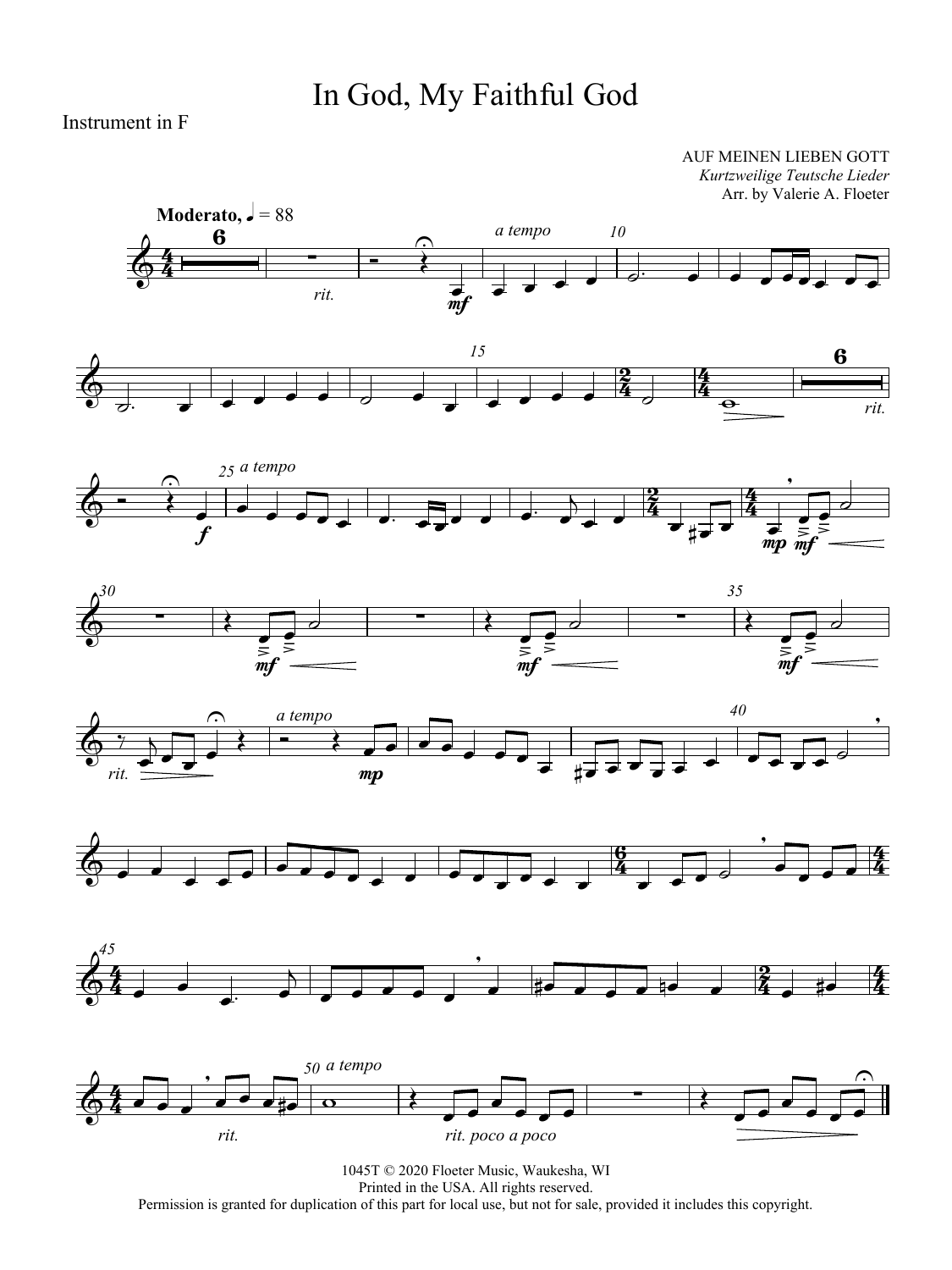## Christ Is Made the Sure Foundation

Instrument in F

#### WESTMINSTER ABBEY Henry Purcell Arr. by Valerie A. Floeter



















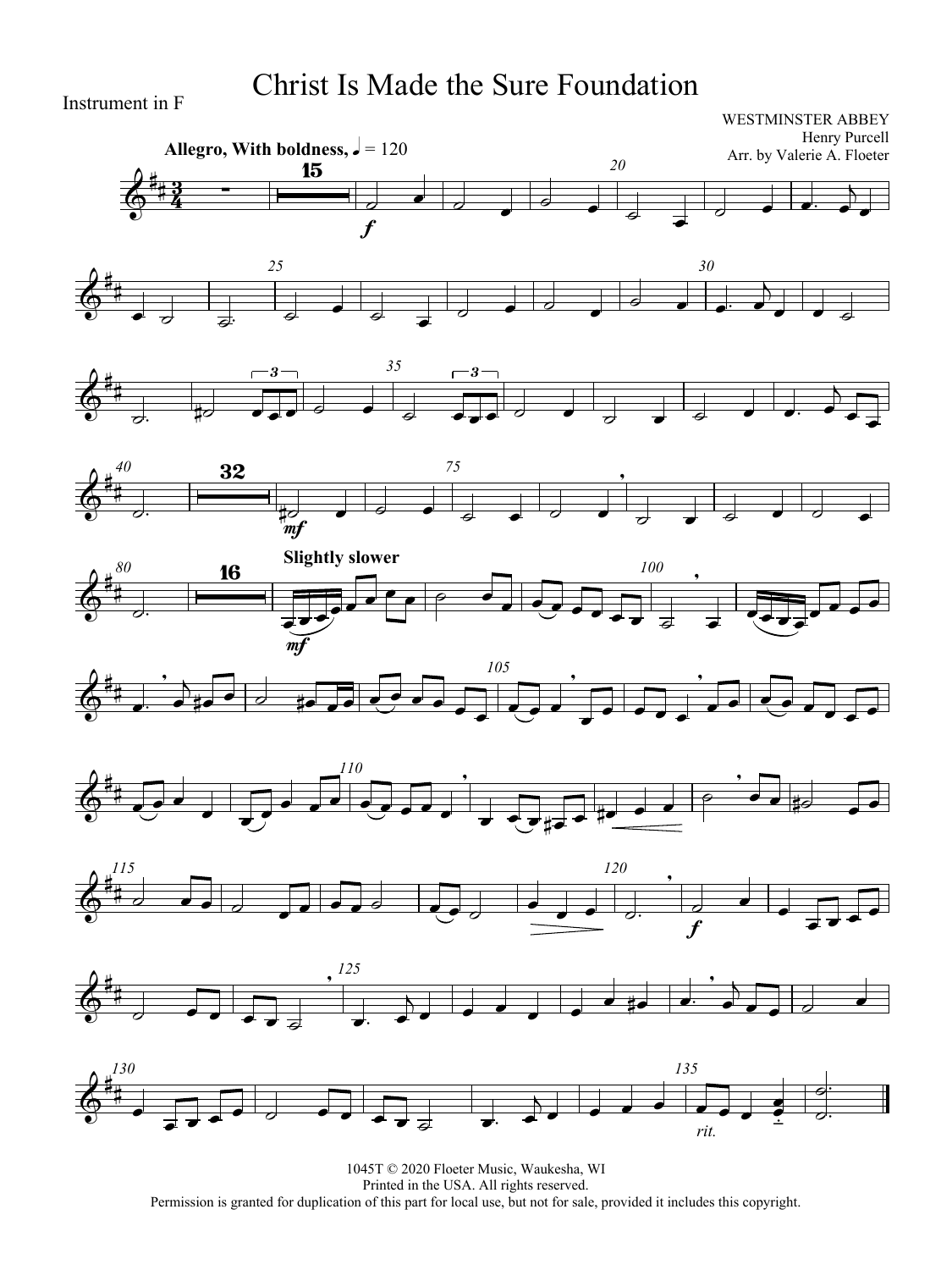## Sing to the Lord of Harvest

Instrument in F

WIE LIEBLICH IST DER MAIEN Johann Steurlein

















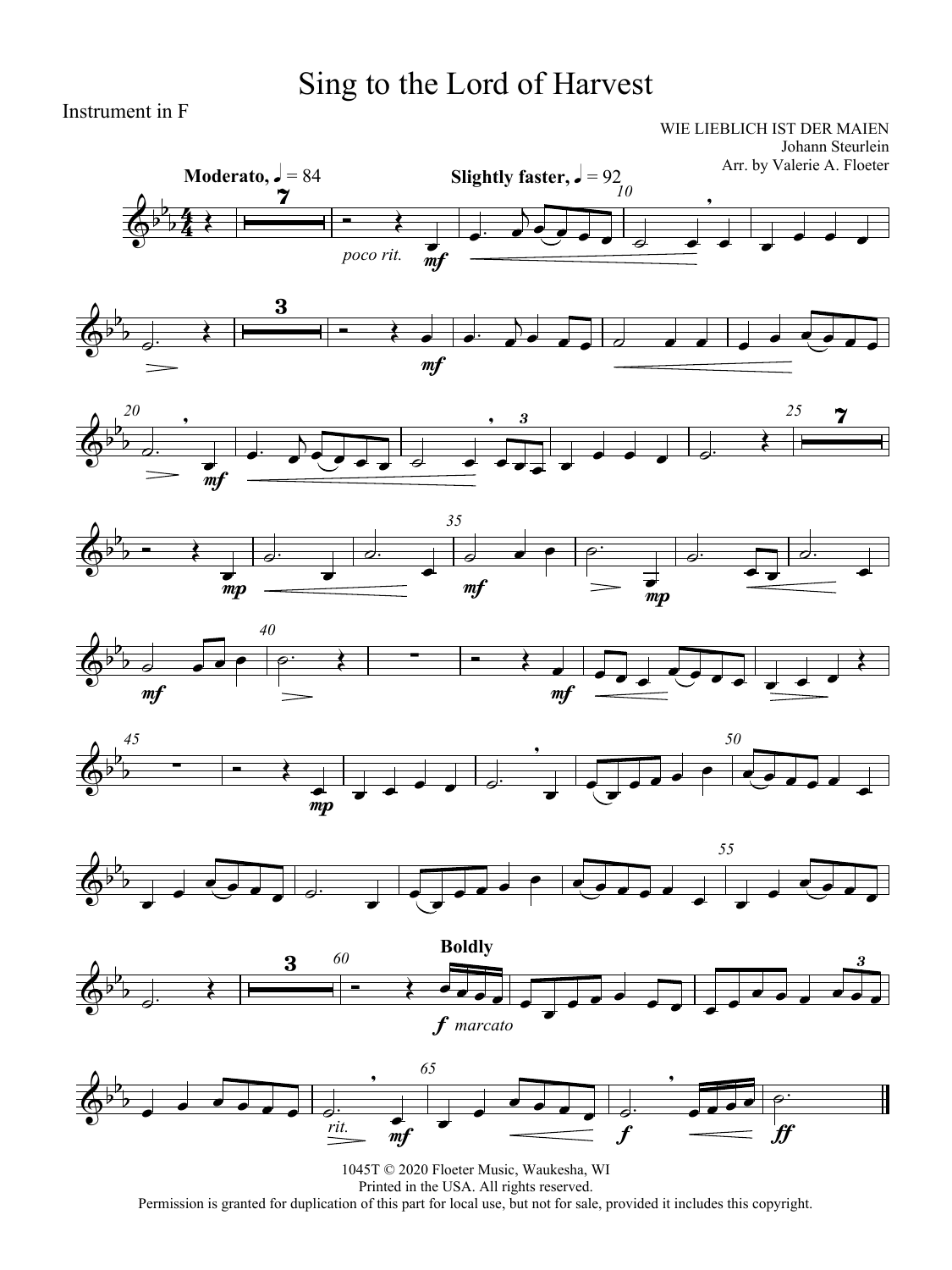## *to Dr. Patricia Backhaus* Behold, a Branch Is Growing

Instrument in F

ES IST EIN ROS *Alte Catholische Geistliche Kirchenges*eng Arr. by Valerie A. Floeter













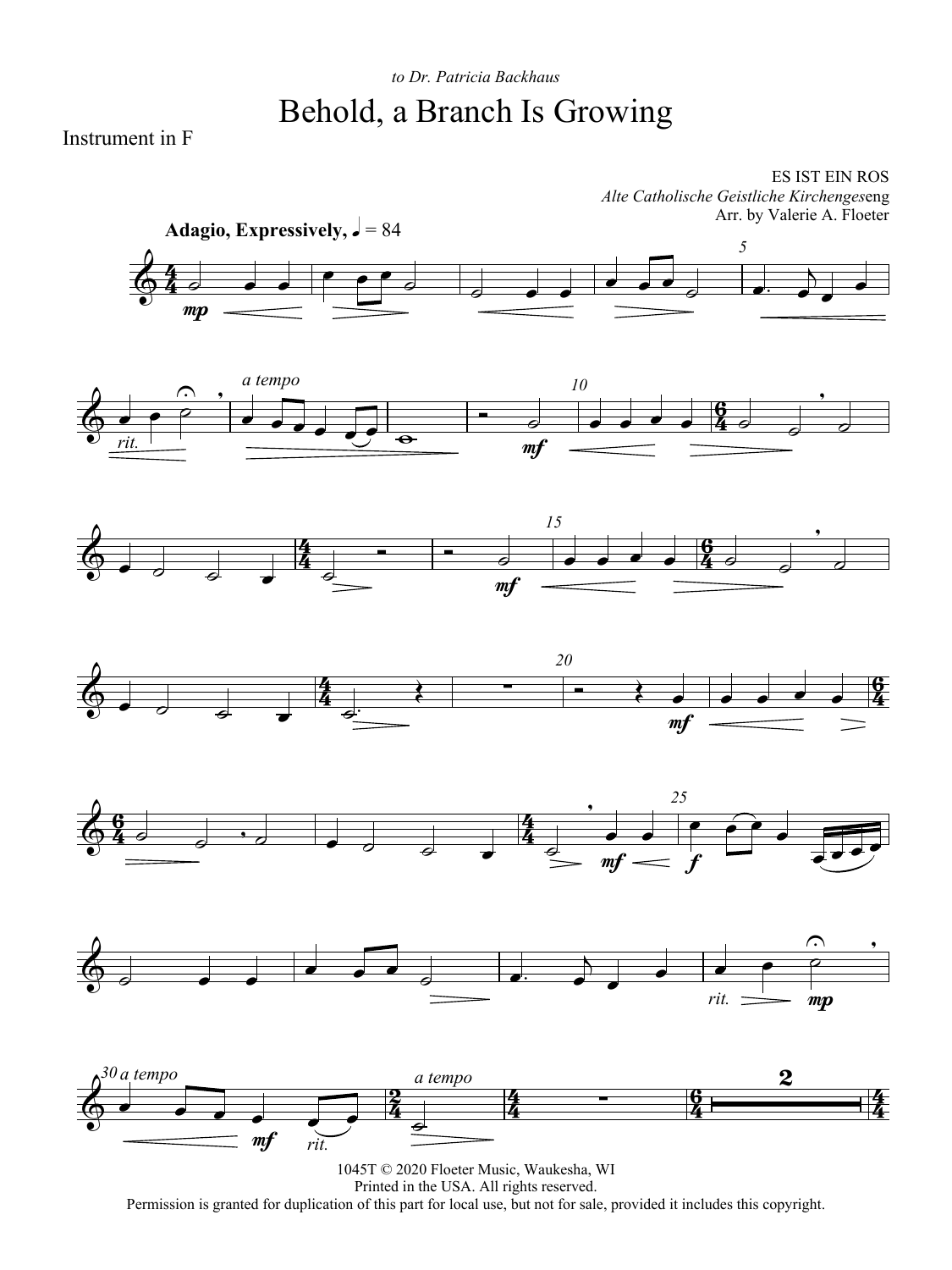### Instrument in F

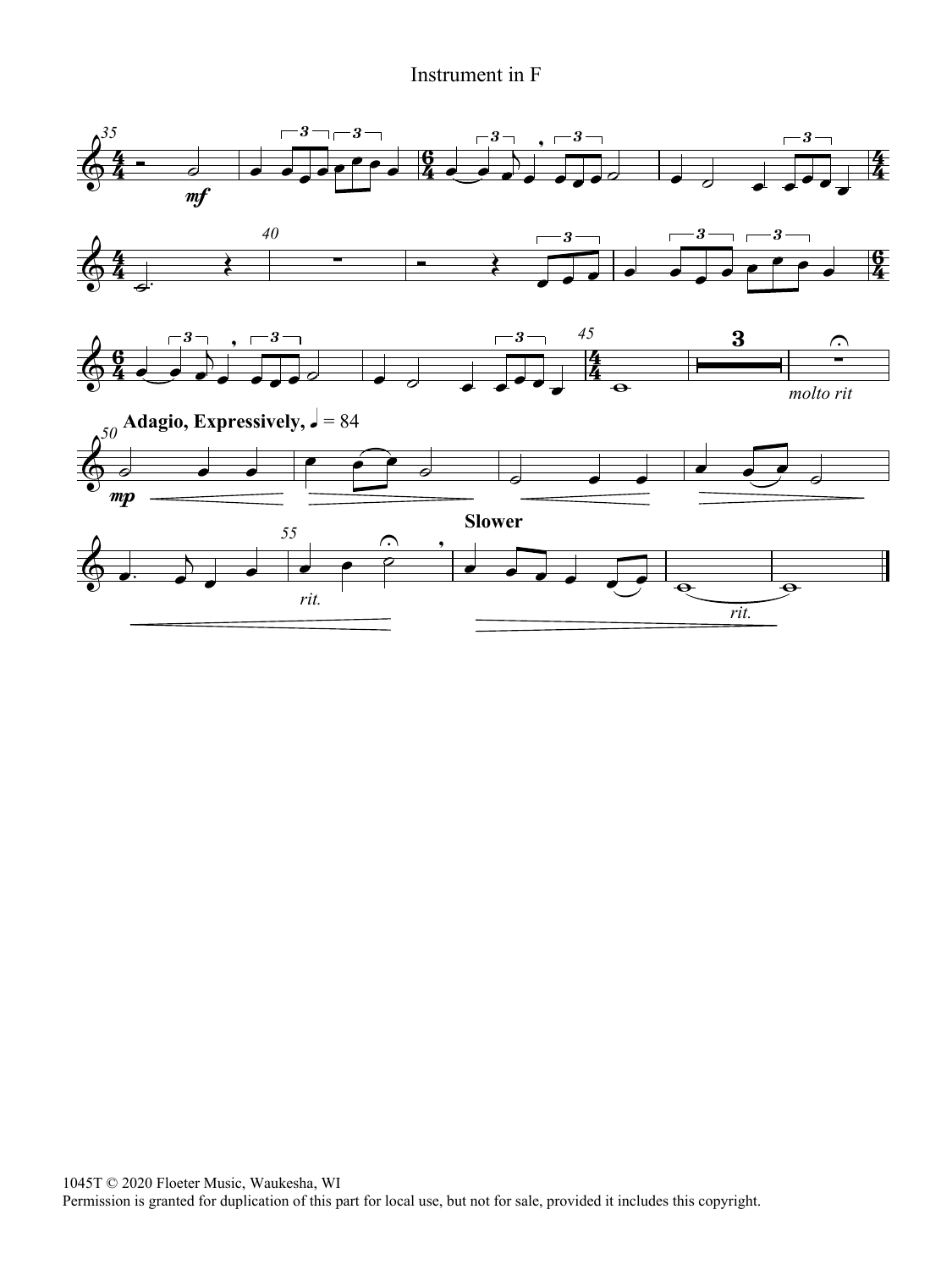Who Is He



WHO IS HE William Russell Handy













1045T © 2020 Floeter Music, Waukesha, WI Printed in the USA. All rights reserved. Permission is granted for duplication of this part for local use, but not for sale, provided it includes this copyright.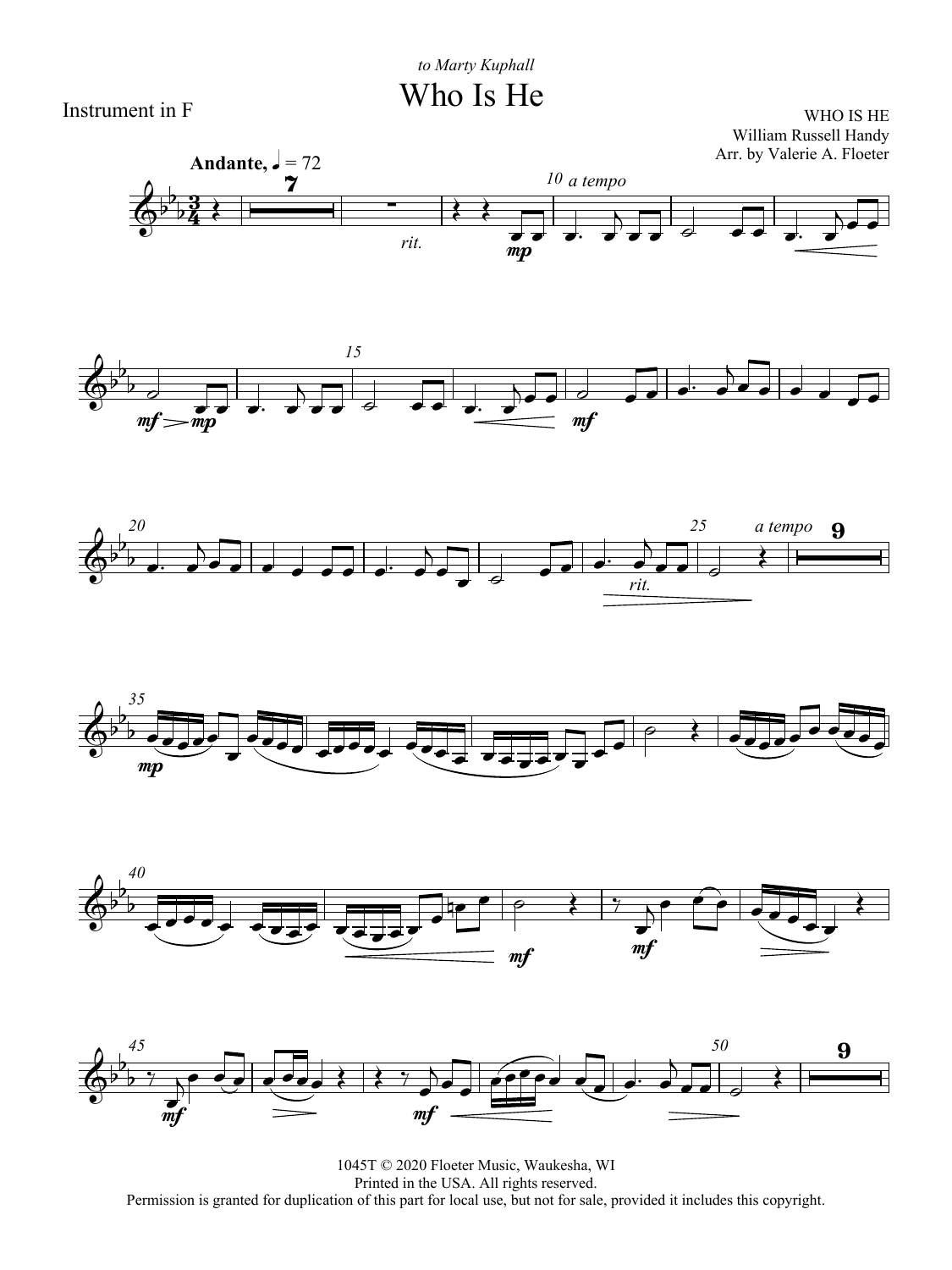













1045T © 2020 Floeter Music, Waukesha, WI

Permission is granted for duplication of this part for local use, but not for sale, provided it includes this copyright.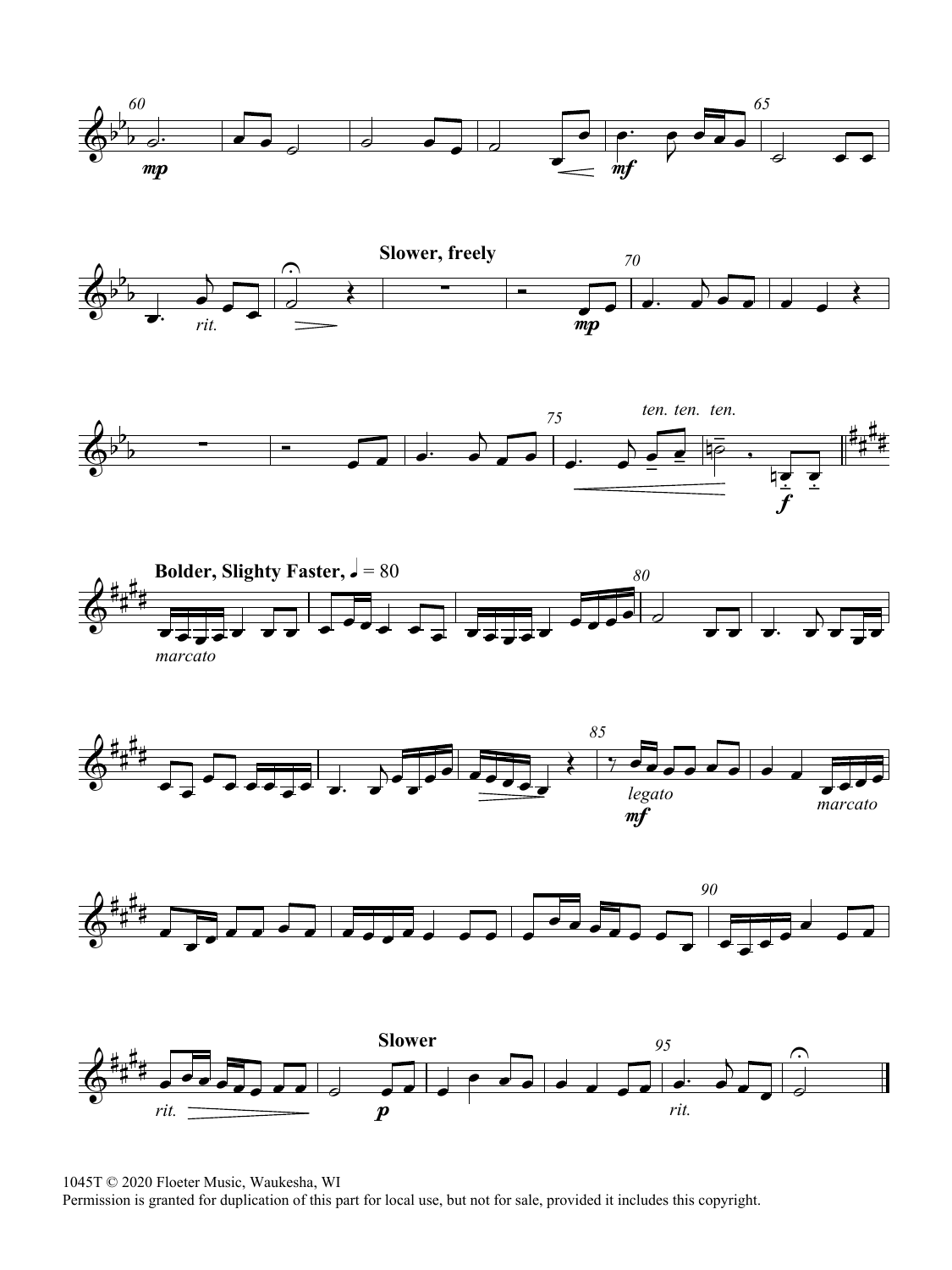## Many and Great, O God

Instrument in F

LAC QUI PARLE Dakota Melody Arr. by Valerie A. Floeter















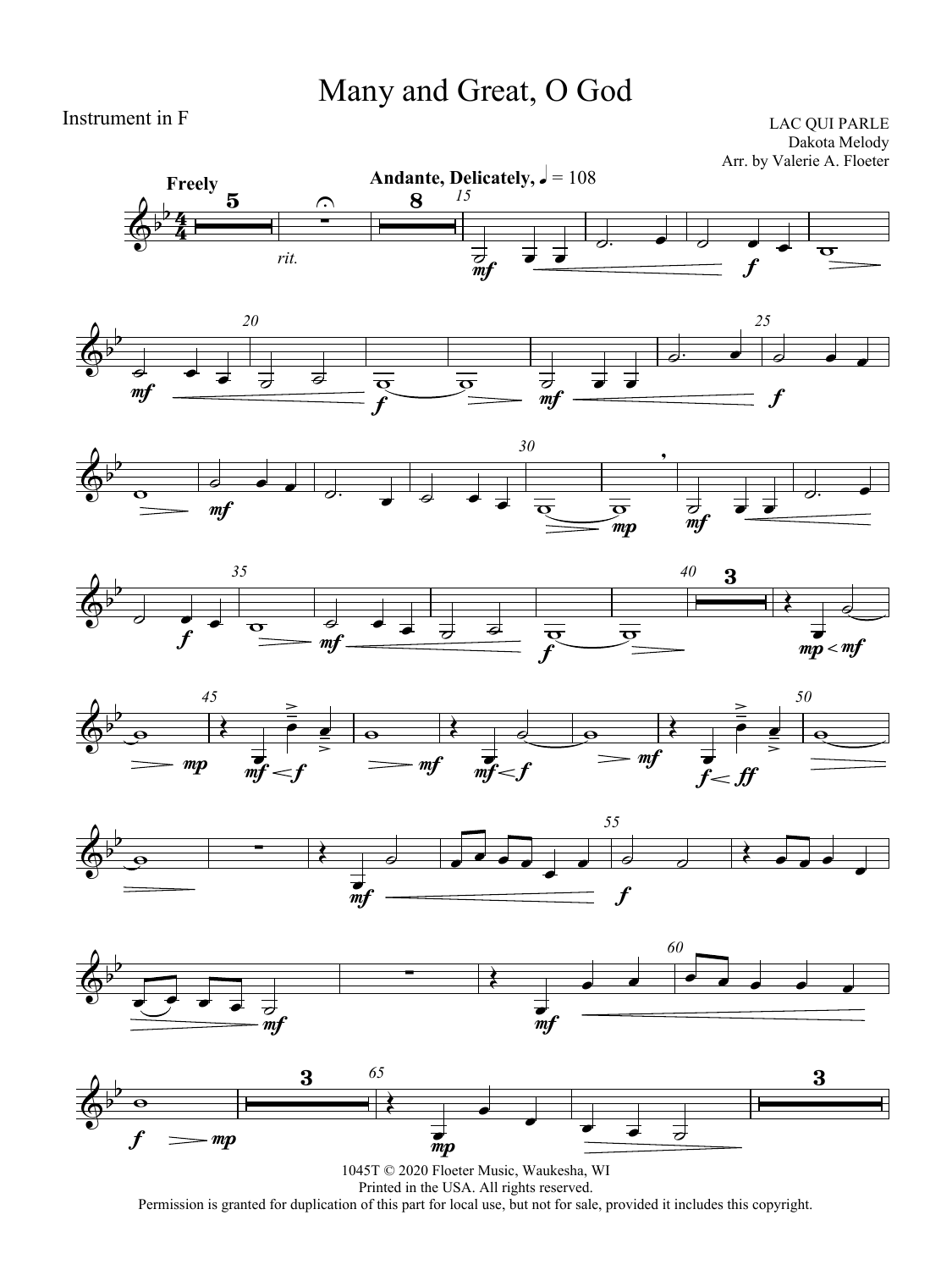#### Instrument in F



1045T © 2020 Floeter Music, Waukesha, WI

Permission is granted for duplication of this part for local use, but not for sale, provided it includes this copyright.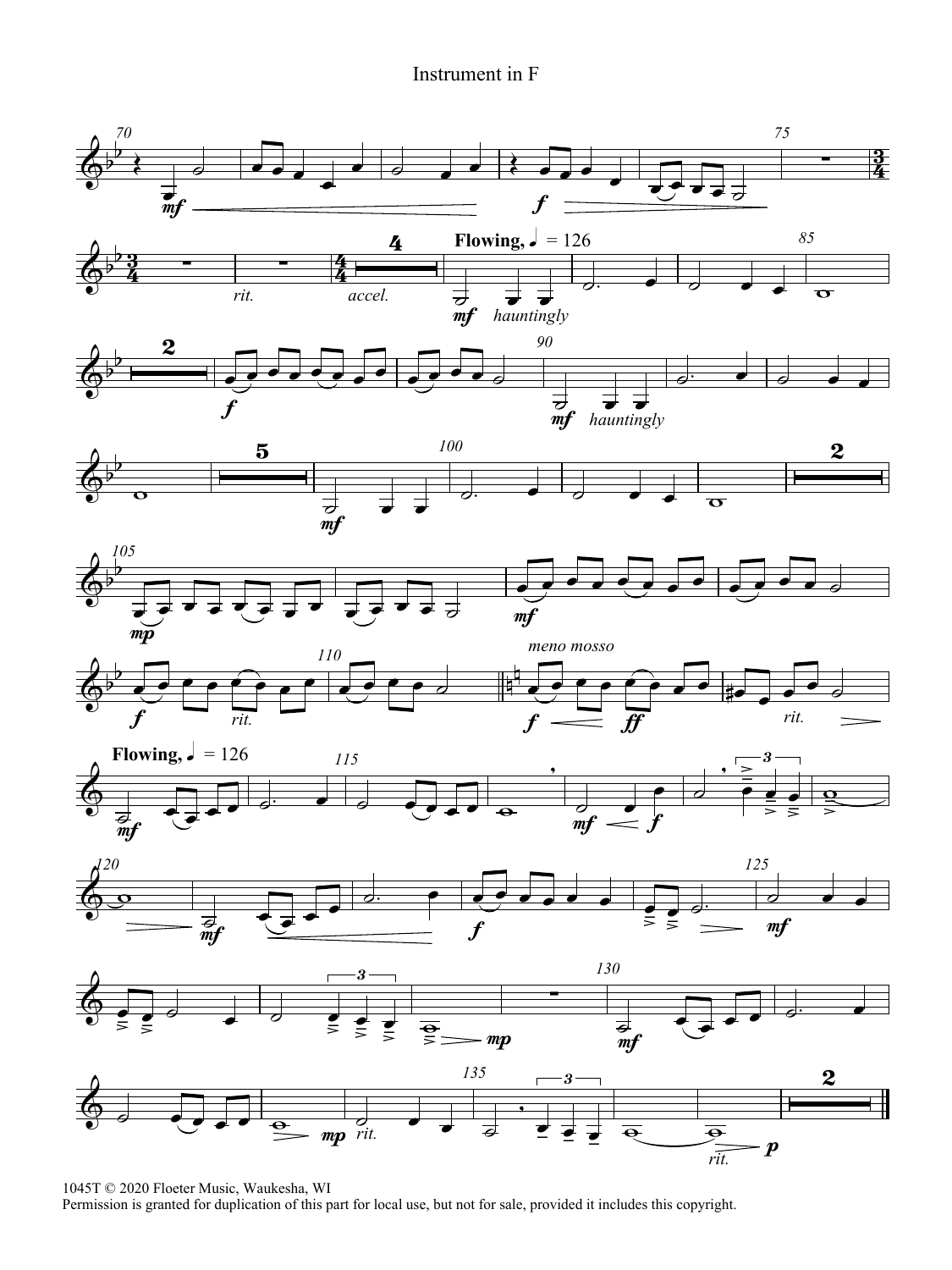### *to Al Floeter* The Church's One Foundation

Instrument in F



Permission is granted for duplication of this part for local use, but not for sale, provided it includes this copyright. .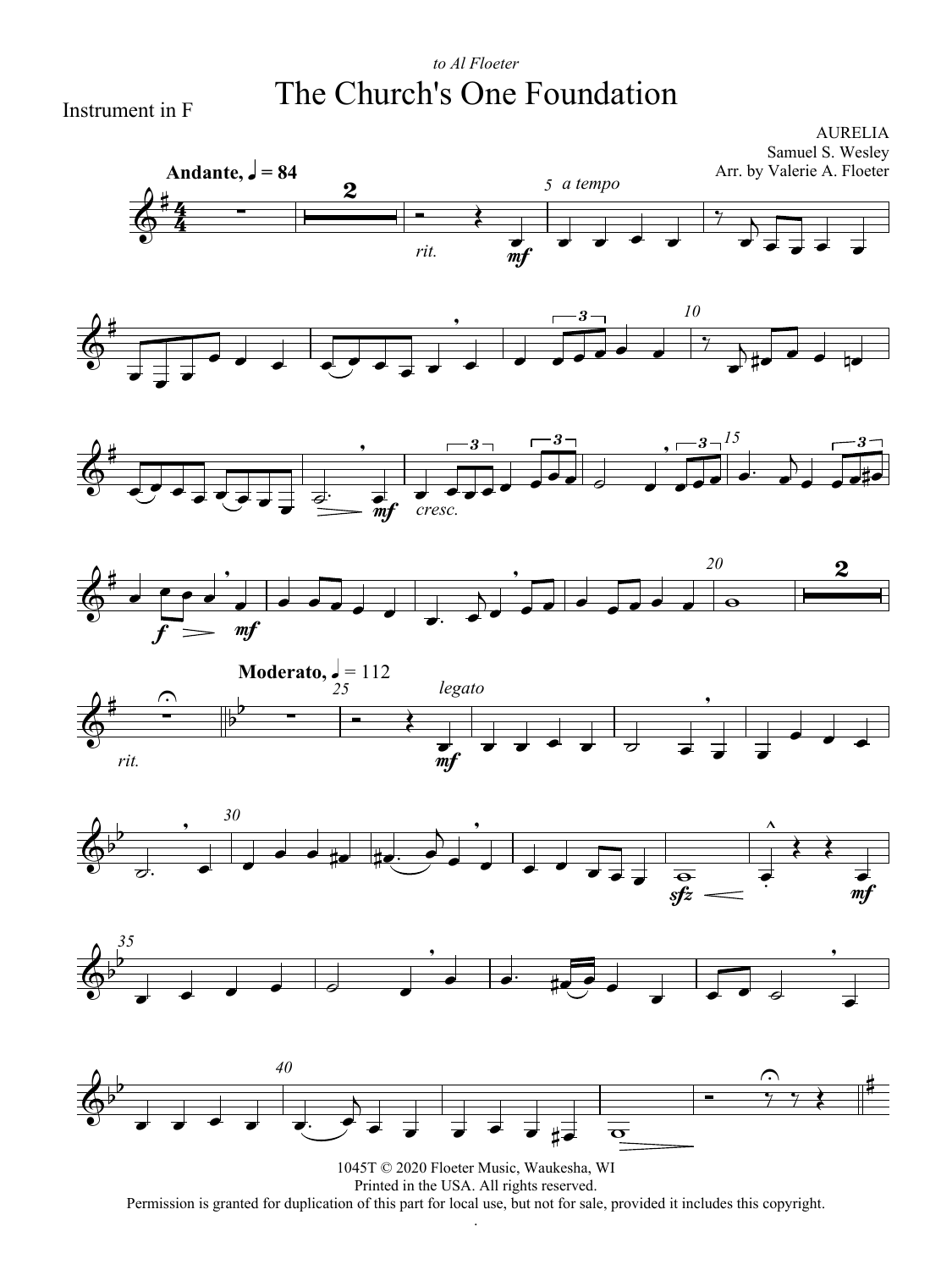#### Instrument in F